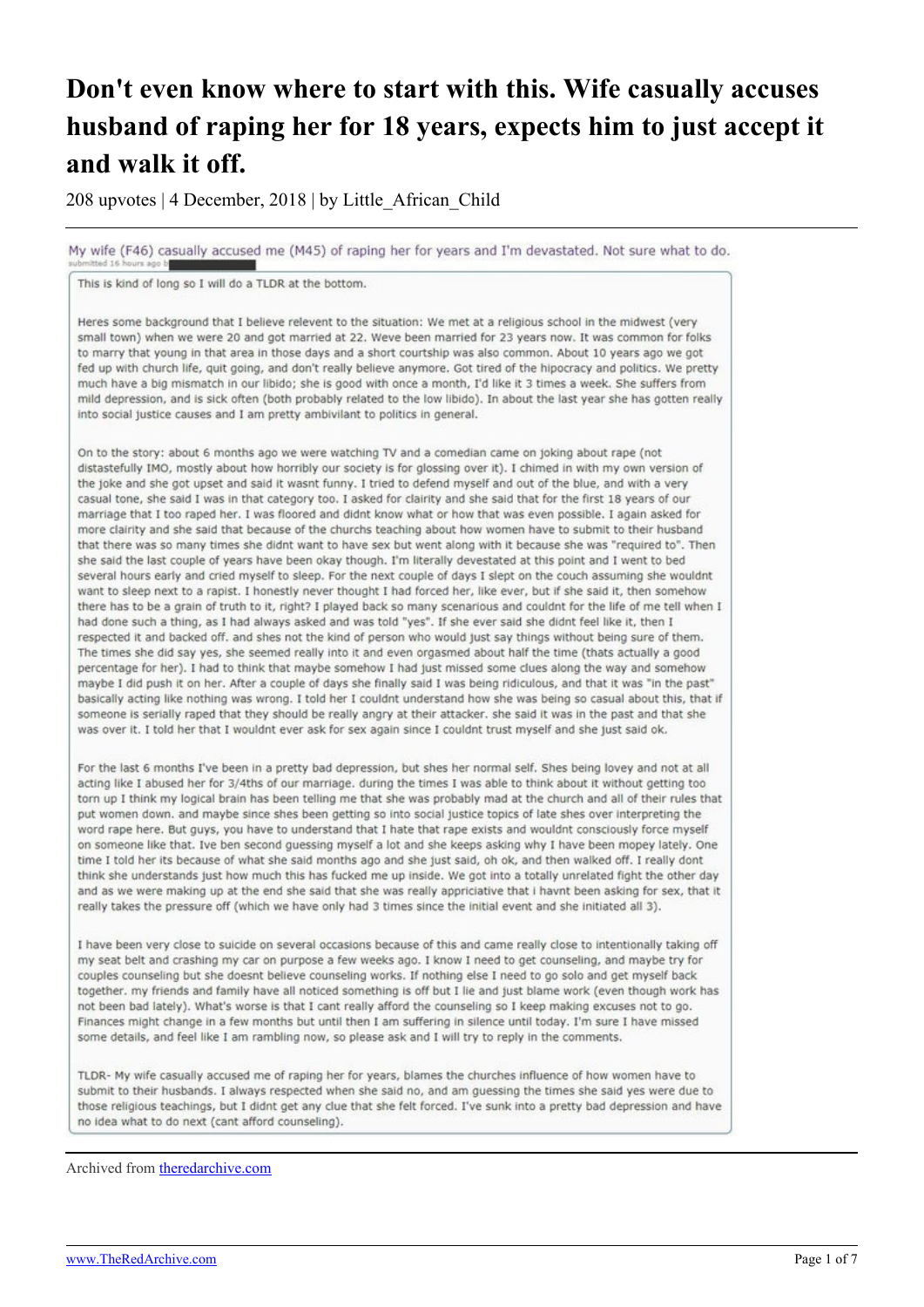## **Comments**

[BlastedMTorr](https://old.reddit.com/user/BlastedMTorr) • 118 points • 4 December, 2018 01:39 PM

Jesus christ. She is a horrible person. Suddenly sex with your husband is fucking rape?

[throwaway12394847](https://old.reddit.com/user/throwaway12394847) • 53 points • 4 December, 2018 03:28 PM

This is my exact story, except I'm only 7 years into the marriage. This literally sounds like an entry from my journal that I'm keeping. The problem is I'm sitting here with two children under 6. MGTOW has done a lot to help me through this situation and understand women's nature. Even Christian women... it was the ultimate red pill to me.

[Original\\_Username7](https://old.reddit.com/user/Original_Username7) • 28 points • 4 December, 2018 05:06 PM

Document everything. Stay strong brother.

[throwaway12394847](https://old.reddit.com/user/throwaway12394847) • 15 points • 4 December, 2018 05:10 PM

Yeah, I have lots of photos and videos. Thanks for the support!

[cjwisoxlwcisjwnsix](https://old.reddit.com/user/cjwisoxlwcisjwnsix) • 7 points • 4 December, 2018 06:09 PM

You should talk to a divorce lawyer to see exactly how you should document and what and how often.

[irresponsible\\_tech](https://old.reddit.com/user/irresponsible_tech) • 8 points • 4 December, 2018 10:10 PM

Even Christian women... it was the ultimate red pill to me.

Sorry man, not "even", but "especially". Christianity is hyper feminized (especially because it has removed all sense of accountability for one's actions on Earth) so at this point, it's not a brake to their worst impulses but an enabling device. After all, Jesus loves you no matter what you do, so it doesn't

matter right?  $:$ 

[throwaway12394847](https://old.reddit.com/user/throwaway12394847) • 5 points • 4 December, 2018 10:17 PM

After all, Jesus loves you no matter what you do, so it doesn't matter right?

This was seriously the hardest part of listening to church sermons recently. Gods grace is sufficient, but that's not a get out of hell free card like a lot of thots treat it.

[BoskOfPortKar](https://old.reddit.com/user/BoskOfPortKar) • 52 points • 4 December, 2018 04:06 PM

I've said the same to my wife one year ago when she pushed me for sex... I am not kidding.

I told her that what she had been doing for years is considered rape from a feminist perspective... because she is a bit "feminist".

That was funny to see the hamster running.

[Gracket\\_Material](https://old.reddit.com/user/Gracket_Material) • 11 points • 4 December, 2018 07:19 PM

Thats going to be the standard that feminists push for next.

Consent can be revoked at any time past, present, or future.

If you had sex on your wedding night and 20 years later you piss her off, it was rape and you're going to jail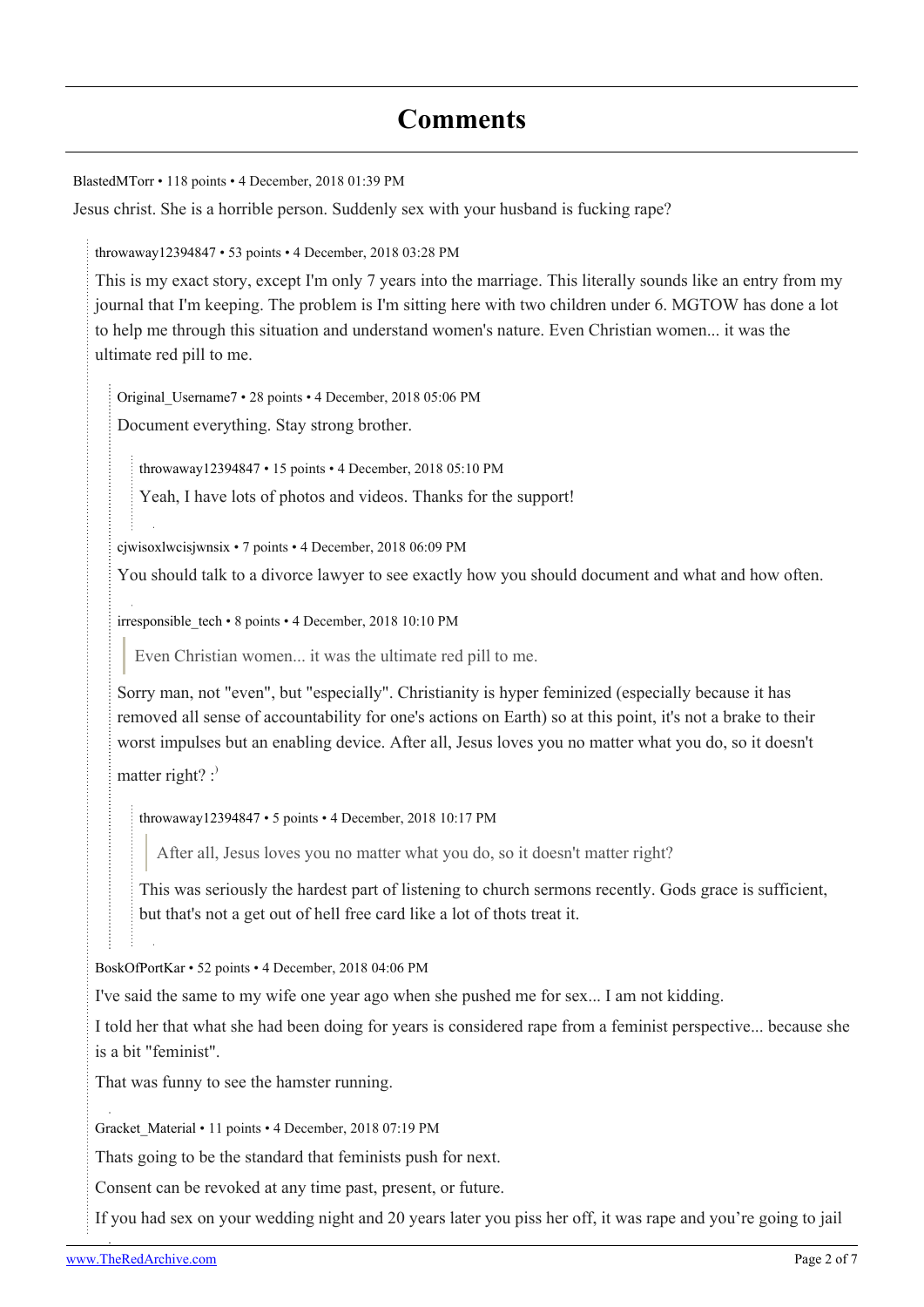[gprime](https://old.reddit.com/user/gprime) • 4 points • 4 December, 2018 10:22 PM

Suddenly sex with your husband is fucking rape?

Well, marital rape wasn't traditionally a thing, but states began introducing it in the 1970s, around the same time that no-fault divorce was getting its start, and since 1993 marital rape has been a crime in all 50 states.

```
Fantoche_Dreemurr • 91 points • 4 December, 2018 02:15 PM
For men, this is pure undistilled evil.
```
To women, this is a normal and valid thing to do.

[VoxVirilis](https://old.reddit.com/user/VoxVirilis) • 72 points • 4 December, 2018 03:04 PM

So much gaslighting it should be visible from space.

Little African Child[\[S\]](https://theredarchive.com/r/MGTOW/comments/a30blj/dont_even_know_where_to_start_with_this_wife/) • 23 points • 4 December, 2018 03:27 PM

Yep. Textbook gaslighting.

[deleted] 4 December, 2018 05:22 PM [deleted]

[deleted] 4 December, 2018 09:52 PM

[deleted]

[oirectine00](https://old.reddit.com/user/oirectine00) • 3 points • 4 December, 2018 10:33 PM

If women can't clearly convey what they want or feel then maybe they need constant supervision and parental guidance.

[FlyingSexistPig](https://old.reddit.com/user/FlyingSexistPig) • 42 points • 4 December, 2018 03:20 PM

If she really doesn't want sex, then no sex.

The reason that rape carries with it such horrible penalties is because it's talking about true forced sex against resistance. If she's more into looking at patterns on the ceiling than she is in the sex, that's not rape. Maybe she didn't initiate, maybe she would rather be doing dishes, but she didn't try to fight him off or even give a clear "no". It's not rape.

Let's say he's the one making all the money, and she asks to buy something and he says no, but she does it anyway. Is that theft? No.

[yolodd](https://old.reddit.com/user/yolodd) • 36 points • 4 December, 2018 03:45 PM

Nice job getting her off religion. Family, religion, and society used to keep women in check now that these three institutions have been destroyed we have unbridled women everywhere.

Secondly if theres any doubt SJWism is a mental disorder here is your proof.

Lastly this story is a great example of women's nature. SHE WAS RAPED! A woman guides herself based on EMOTIONS. Her emotions are her reality. When she was in the church he didn't rape her. Now that she's into sjw bullshit she FEELS like all those times he had sex she was forced and thus she was raped.

Women are fucking insane.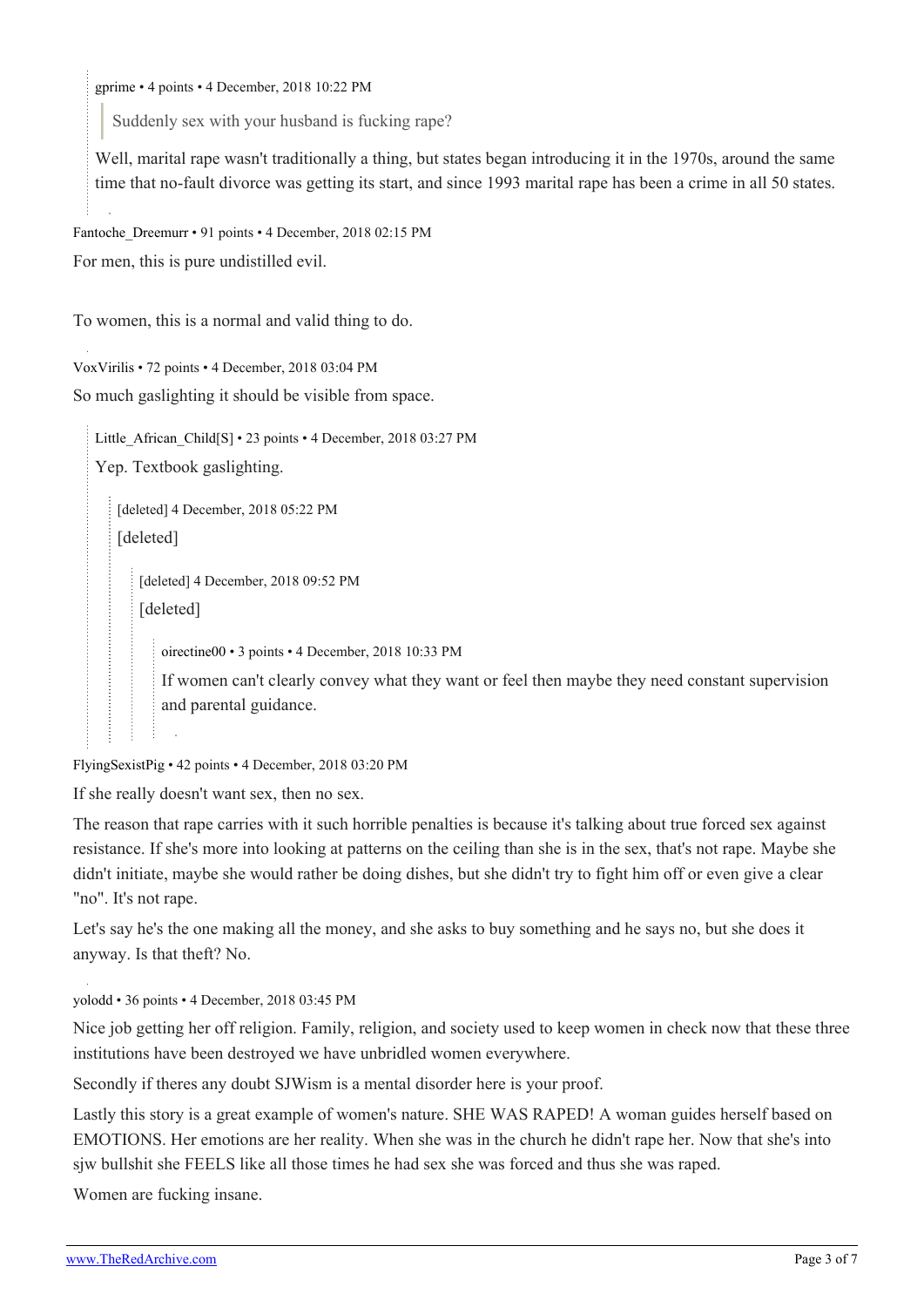[Busancel](https://old.reddit.com/user/Busancel) • 15 points • 4 December, 2018 04:20 PM

Dont worry. Islam will come soon.

[emtonsti](https://old.reddit.com/user/emtonsti) • 2 points • 4 December, 2018 08:05 PM But free speech made our society work.

[Busancel](https://old.reddit.com/user/Busancel) • 0 points • 5 December, 2018 12:42 AM """""Work"""""

It only works for rich people and foids dont kid yourself

[deleted] 4 December, 2018 08:09 PM [deleted]

[eightgaydiamonds](https://old.reddit.com/user/eightgaydiamonds) • 3 points • 4 December, 2018 09:21 PM They will take women's rights away. Christians were too cucked to solve the problem.

[Busancel](https://old.reddit.com/user/Busancel) • 1 point • 5 December, 2018 12:39 AM

Lots of Muslim migrants are going to Europe

[some1arguewithme](https://old.reddit.com/user/some1arguewithme) • 19 points • 4 December, 2018 03:12 PM

100% pure emotional manipulation. Bitch just wants to play with her food before devouring it.

[deleted] • 13 points • 4 December, 2018 02:08 PM Give that parrot a cracker.

[Sol\\_Install](https://old.reddit.com/user/Sol_Install) • 12 points • 4 December, 2018 03:09 PM

This is the creature you share your bed with? This vile creature far more evil than any sane being? And she shows what a man is for. She has no qualms about throwing him under the bus.

[Drozz42](https://old.reddit.com/user/Drozz42) • 9 points • 4 December, 2018 04:43 PM

"She suffers from mild depression, and is sick often"

That came outta left field.. jk AWALT

Oh, and this whore is cheating on him, obviously.

[Resident\\_Kiwi](https://old.reddit.com/user/Resident_Kiwi) • 8 points • 4 December, 2018 04:08 PM

A woman can say she felt "pressured" into having sex or was afraid of what would happen if she refused and suddenly, you're a rapist. The propagation of female hypoagency persists and it seems it will not cease until they have no accountability.

[deleted] • 10 points • 4 December, 2018 02:16 PM Insanity...

[GenericBadGuyNumber3](https://old.reddit.com/user/GenericBadGuyNumber3) • 19 points • 4 December, 2018 03:20 PM

Thanked him for not asking for sex.. fucked him 3 times in 6 months, when she wanted it. No regards for his needs. What a living hell.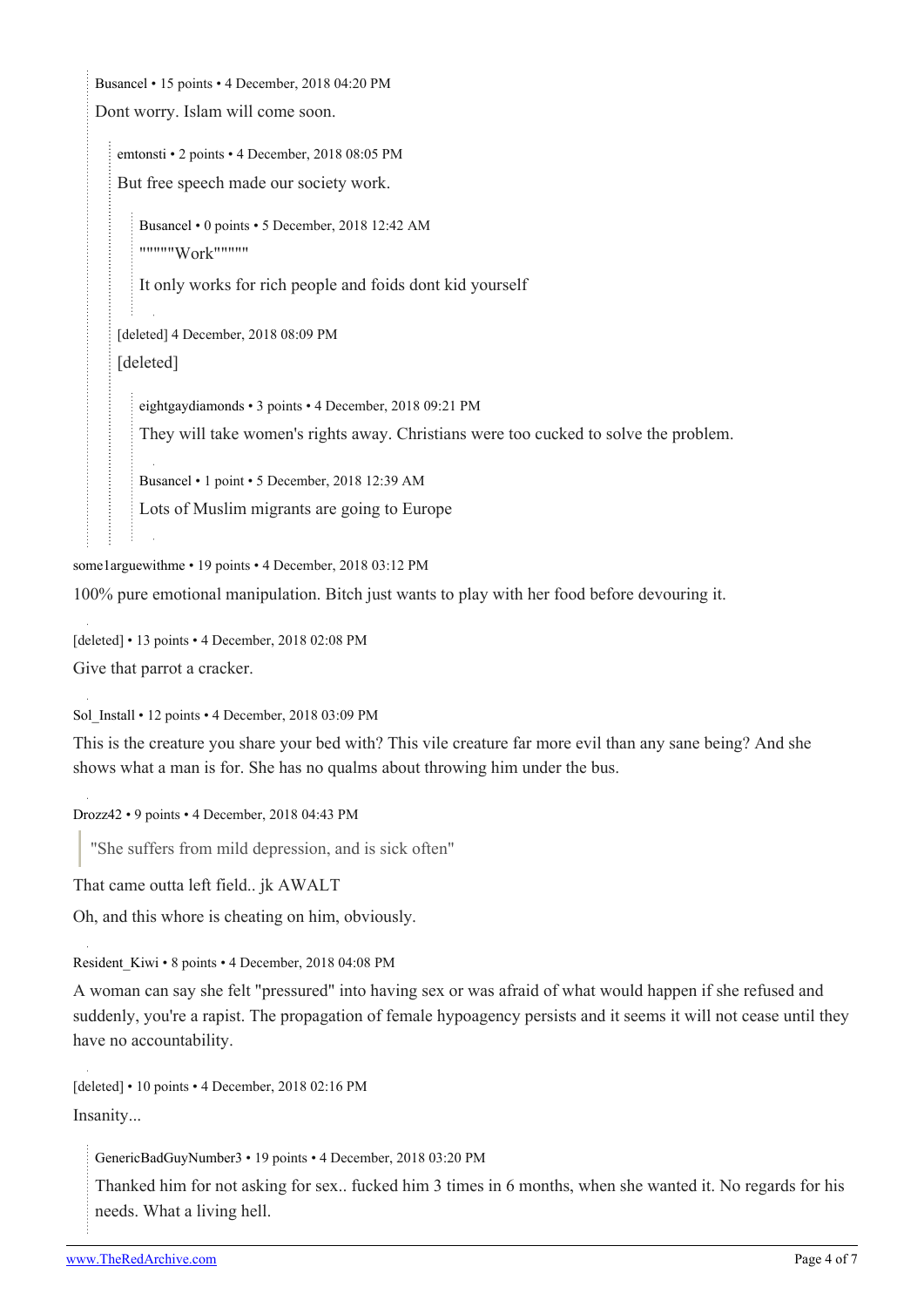[jigaboorainstorm](https://old.reddit.com/user/jigaboorainstorm) • 3 points • 4 December, 2018 04:03 PM

Sounds like my marriage how it was.

[Gloval1](https://old.reddit.com/user/Gloval1) • 9 points • 4 December, 2018 04:20 PM

If I were this guy I'd bolt. He's clearly traumatized by this horrible woman, so much so that he's having thoughts of self-harm. She'll never be anything but a reminder of this event at this point. Honestly from some things he's said their marriage sounds miserable. She's clearly traumatized him to the point he doesn't even want to make love anymore and her response is "okay"? What a bitch.

[Joroda](https://old.reddit.com/user/Joroda) • 9 points • 4 December, 2018 04:51 PM

She wants to be mercilessly hatefucked but he's too civilized to see it.

[seniorpepe2](https://old.reddit.com/user/seniorpepe2) • 2 points • 20 March, 2019 05:10 PM

Of course she wants to be mercilessly hate fucked,... just not by him.

[MydnightRose](https://old.reddit.com/user/MydnightRose) • 6 points • 4 December, 2018 02:45 PM

Divorce here crazy a\$\$ Would also post this everywhere so the world could see how crazy this crap has become.

[deleted] • 5 points • 4 December, 2018 03:14 PM

Sorry guys, this poster is taking his wife's bullshit way too seriously. You understand that she is just as likely to change her mind a month from now and say she enjoyed every minute of it, don't you?

The past gets re-written in women's mind all the time depending on their moods.

I guarantee this woman has forgotten all about the rape assertion and thinks her husband is just weak minded.

[MuleFool42](https://old.reddit.com/user/MuleFool42) • 7 points • 4 December, 2018 04:11 PM

He needs to divorce her, which is probably what she wants anyway. There's no way you drop that bomb on someone and expect things to be just fine after that.

He needs to find someone who likes sex as much as he does.

[eightgaydiamonds](https://old.reddit.com/user/eightgaydiamonds) • 2 points • 4 December, 2018 09:23 PM

What he needs is to get a doll.

[LJHova](https://old.reddit.com/user/LJHova) • 1 point • 5 December, 2018 01:57 AM

Which is no woman ever.

[deleted] 4 December, 2018 05:06 PM

[deleted]

[eightgaydiamonds](https://old.reddit.com/user/eightgaydiamonds) • 1 point • 4 December, 2018 09:24 PM

All my past relationships told me that. I always held fast to enthusiastic consent but they wanted something else i guess.

[deleted] • 4 points • 4 December, 2018 03:43 PM

If only there was a way for a man to leave without losing half of his shit....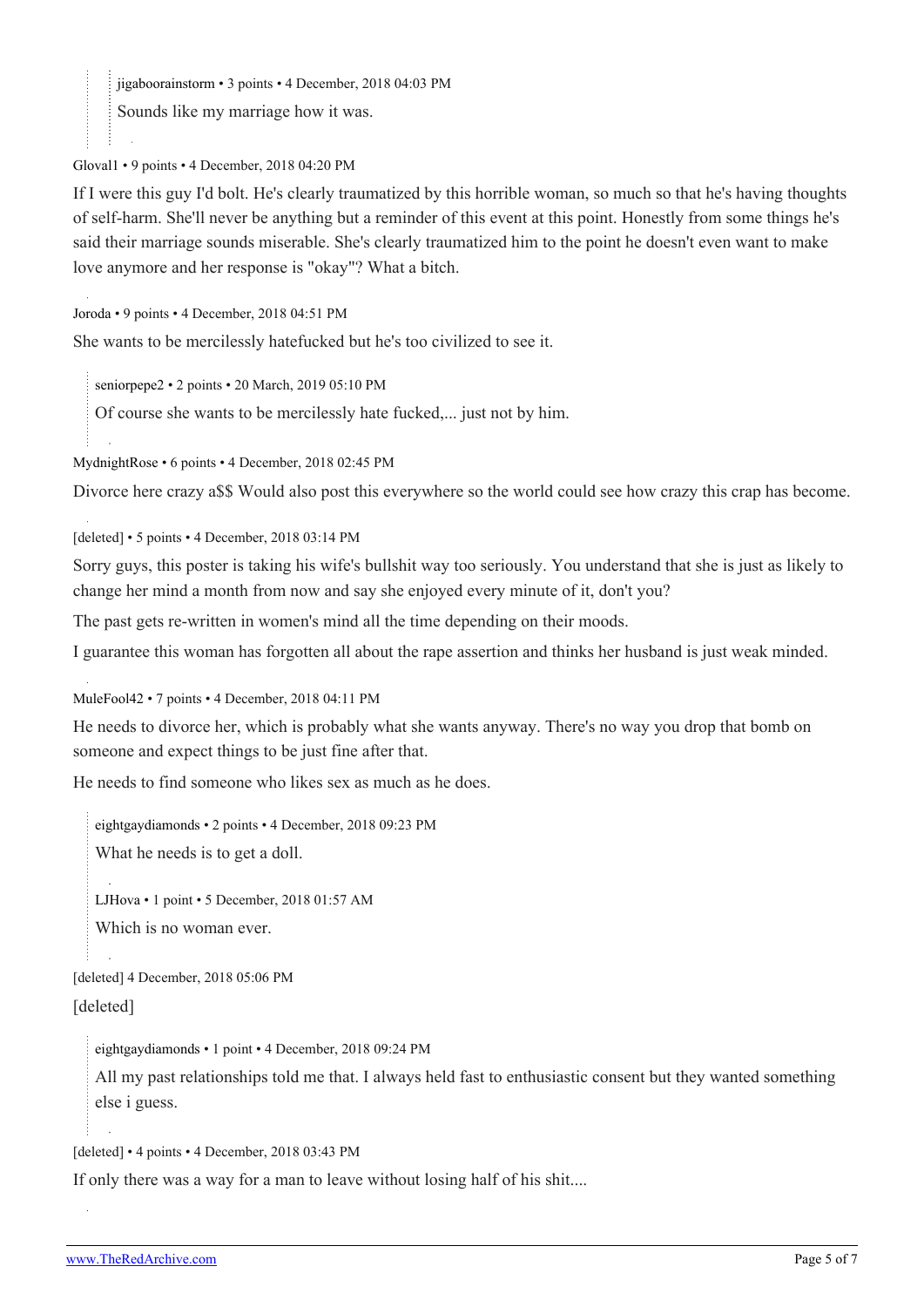[fasterfind](https://old.reddit.com/user/fasterfind) • 6 points • 4 December, 2018 05:48 PM

His wife got exposed to toxic feminism, and she now has a totally fucked up notion of rape. Then she accused him.

You can't take shit women say very seriously.

[deleted] • 1 point • 4 December, 2018 07:04 PM

social media in our modern era has amplified this to an extreme. Happened to me with a woman I was living with. She was a FakeBook addict and the echo chamber it created with her circle of on-line friends and family was incredible. I went from Hero to Zero when she flipped the switch in her empty head. Luckily I managed to escape with minimal damage. Narrowly avoided a trumped up DV charge (scariest thing that ever happened to me!!).

the bitch is now remarried and I feel sorry for the poor bastard she trapped. He has no idea what is in store for him.

[T3hSav](https://old.reddit.com/user/T3hSav) • 1 point • 4 December, 2018 11:13 PM Incel detected

```
Docbear64 • 3 points • 4 December, 2018 03:51 PM
```
This reminds me of one of my favorite The Onion youtube videos : <https://www.youtube.com/watch?v=apwjgE0n9fc>

... it's pretty fucked up that what was satire years ago is being actually parroted nowadays by real people. The common sense or logic gene in people is disappearing .

[jasonmiles2014](https://old.reddit.com/user/jasonmiles2014) • 2 points • 4 December, 2018 02:48 PM

This is one of the most disgusting stories I have ever read. What a twisted bitch.

[deleted] • 1 point • 4 December, 2018 06:58 PM AWALT.

[Toshiba1point0](https://old.reddit.com/user/Toshiba1point0) • 2 points • 4 December, 2018 07:41 PM

I'm sure some feminist will come along and explain everything satisfactorily- that all men are rapists. Doesn't matter if you married the guy and laid there like a dead fish for 20 years. Someone accused me of something that heinous, they're going to wish they had been when I'm done.

[Im\\_Talking](https://old.reddit.com/user/Im_Talking) • 2 points • 4 December, 2018 07:52 PM

"She suffers from mild depression".

This pisses me off so much. Who the fuck doesn't, at times, feel depressed? Everyone. But these women make it into a real deal. They think themselves into believing that it's real, so they tell their friends (and the friends will support them because the friends are fucked-up too), and go see a therapist, and turn a molehill into a fucking mountain.

If I was a therapist, I would tell 99% of the women coming to me to suck it fucking up, deal with it and get on with life, and shut up. (I wouldn't last long).

[feraxil](https://old.reddit.com/user/feraxil) • 2 points • 4 December, 2018 08:22 PM

Voluntarily having sex with your significant other when they want to and you don't isn't rape. It's making your